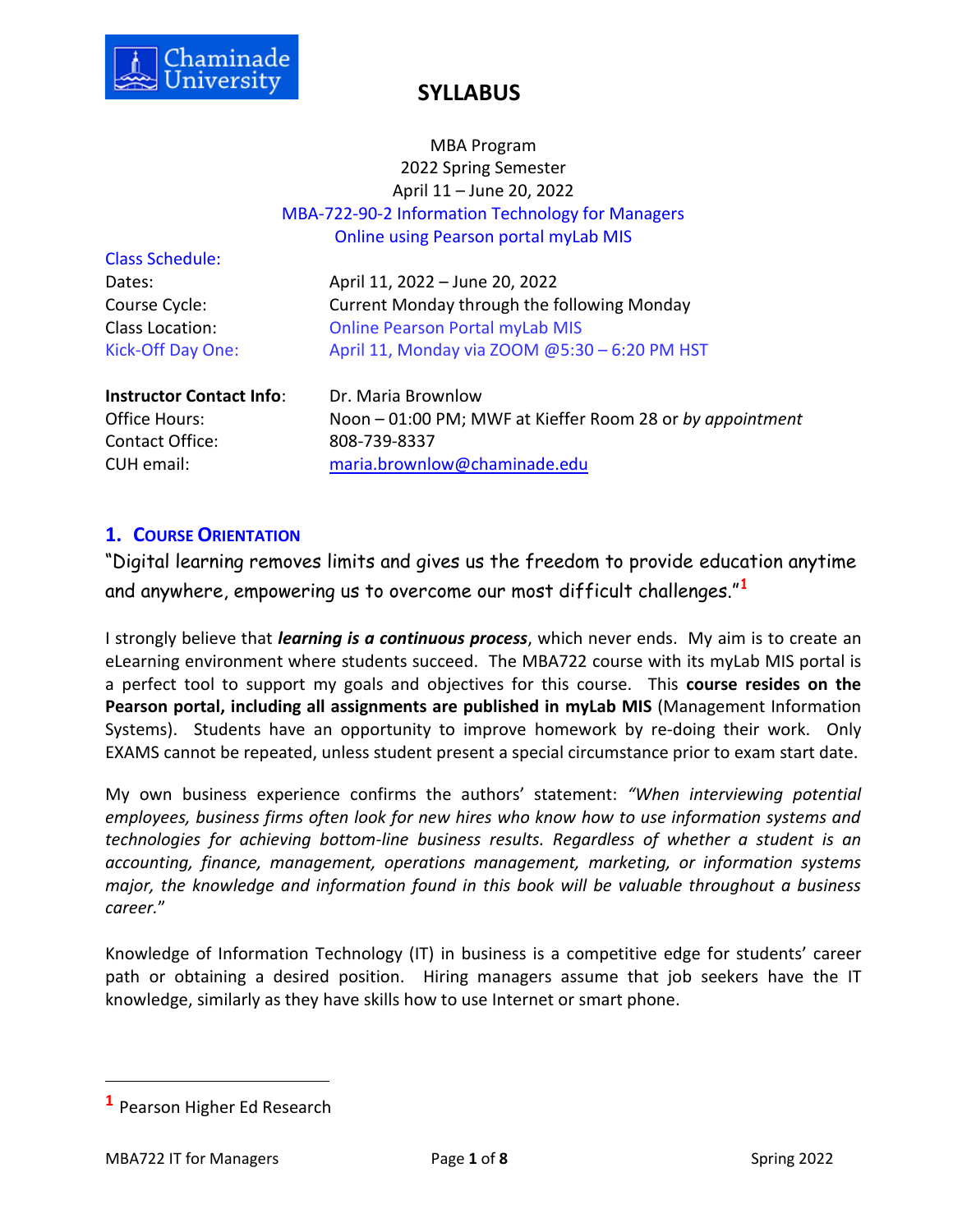

This course is about increasing students' knowledge about IT management so that as a manager students can effectively invest in and utilize new and already in-place information technologies through the knowledge of:

- Technologies available today and emerging technology trends, for example, cloud computing and social networking.
- Software applications to support business operations and business intelligence.
- "Best practices" for acquiring and implementing new systems.
- Planning and managing IS department's resources effectively.

## **2. COURSE DESCRIPTION**

Chaminade<br>University

Provides skills for choosing effective strategies and tools for managing digital organization. The course uses a "hands-on" approach to define, analyze, and solve day-to-day management problems using case studies.

MyLab MIS features videos, animations, interactive quizzes to foster student comprehension of concepts, theories, and issues. The MyLab MIS environment reflects the new learning styles of students, which are more social, interactive, and usable on digital devices such as smartphones and tablets.

## **3. MBA PROGRAM LEARNING OUTCOMES**

A graduate with a Master of Business Administration degree will be able to:

- 1. Examine financial tools and apply analysis to inform organizational decisions utilizing a knowledge of the issues central to financial management of an organization.
- 2. Apply concepts and processes of marketing and management to inform organizational decisions that enhance value creation.
- 3. Recommend the appropriate framework to analyze ethical dilemmas and inform organizational decisions.
- 4. Demonstrate economic data and knowledge of domestic and global economic environments literacy to support organizational decisions.
- 5. Identify appropriate leader actions for enhancing individual, group, and organization effectiveness in accordance with principles of leadership dynamics.
- 6. Assess and create strategy for organizations in specified business environments in accordance with central components and processes of strategic management.
- 7. Develop and present a strategic plan for organizations promoting service, justice, and peace within the community.

## **4. COURSE LEARNING OUTCOMES**

At the conclusion of the MBA722 course, successful students will demonstrate:

- 1. Understand the direct connection between information systems and business performance.
- 2. Gain hands-on experience on working on projects with real-world business scenarios and data that deepen students' involvement in interesting subjects.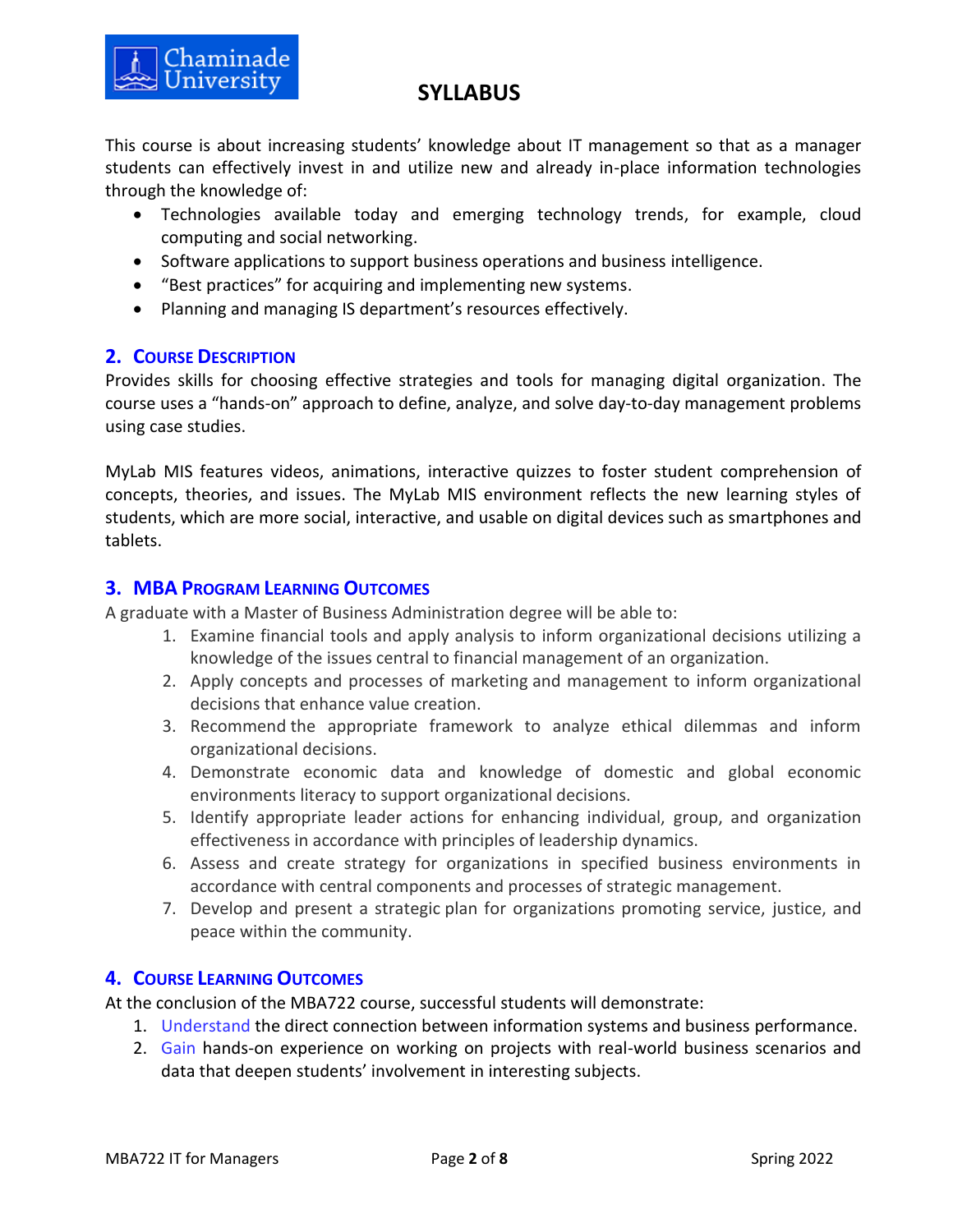

- 3. Evaluate cases about a real-world company, solving *management decision* challenges that could be used in business scenarios.
- 4. Analyze in-depth how today's business firms use *information technologies and systems* to achieve corporate objectives.

Students will be able to eloquently answer questions such as:

- 1. Why has a utilization of IT become pervasive in the recent years?
- 2. What role IT plays in increasingly 'flat world' in which IT links businesses across emerging, developing, and mature economies around the world?
- 3. How IT professionals and business managers design, manage, and collaborate to wisely invest and effectively utilize information technologies for the benefit of their organizations?

### **TEXTBOOK:**

The selected textbook provides a comprehensive coverage of the IS management practices and technology trends for managers. Various support materials accompany the textbook, which enhance students' learning experience. The authors keep content up to date. Various case studies resulted in a unique set of materials for the audience who seek careers as business managers, IS managers or IS specialists.

Laudon and Laudon continue to define the MIS course with their latest comprehensive text.

*Management Information Systems, Sixteens Edition,* provides comprehensive and integrative coverage of essential recent technologies, information system applications, and their impact on business models and managerial decision making in an exciting and interactive manner.

The sixteens edition focuses on the major changes that have been made in information technology over the past two years, and includes new opening, closing, and Interactive Session cases.

#### **MYLAB MIS**

The goal of the myLab MIS is to provide students with a reliable, up-to-date, interactive, and engaging introduction to the MIS field by doing various forms of hands-on assignments. MyLab MIS personalizes the learning experience and improves results for each student. MyLab MIS portal features many videos, animations, interactive quizzes to foster students' comprehension of concepts, theories, and issues in this digitized business environment.



#### **MBA722 IT for Managers (3 Credits)**

Textbook: **Kenneth C. Laudon, Jane P. Laudon "Management Information Systems, Managing the Digital Firm,"** *Sixteens Edition*, Kenneth C. Laudon, New York University, Jane P. Laudon, New York University, ©2020 |Pearson |Available |MYLAB ISBN: 978-0-13-519179-8 (textbook only)

**Note:** MyLab MIS portal is used for this class. Portal comes with e-Text (electronic textbook) and access to myLab MIS. This is a minimum package which is required for this course, \$99.99 ISBN: 978-0-13-520555-6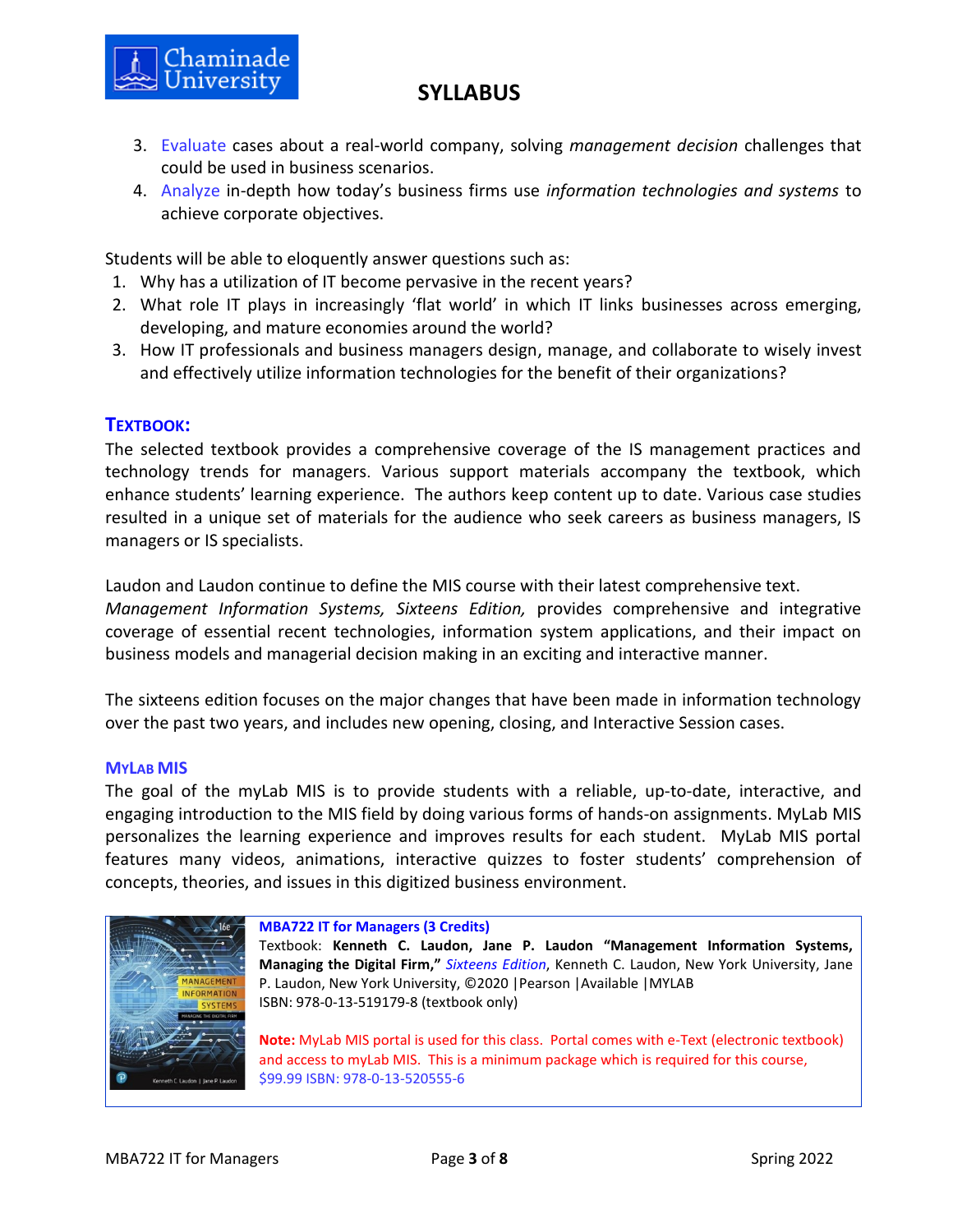

CUH bookstore have minimum requirements available, particularly if you have book vouchers. You can purchase this textbook from the Pearson Store at \$24.99 with free shipping.

### **5. RESOURCES FOR ASSESSMENT AND PARTICIPATION**

Information how to set up your PC/MAC, purchase an access code with e-Text and enroll to myLab MIS portal will be provided to students prior to start of the course.

The following types of assignments on-line are available for this course:

- 1. Chapter opening cases.
- 2. Interactive Session: Management with case study questions.
- 3. Interactive Session: Technology with case study questions.
- 4. An additional Learning Track Modules:
	- a. How much does it matter?
	- b. Information Systems and your career.
	- c. The mobile digital platform.
- 5. Chapter cases
- 6. Video cases illustrating some of the concepts in each chapter.
- 7. Review summary with key terms
- 8. End of chapter (EOC) review questions
- 9. Discussion questions
- 10. Hands-on MIS Projects
- 11. Collaboration and teamwork projects dealing with the concepts of the chapter.

### **5. COURSE LEARNING OUTCOMES**

Student will be able to:

- 1. Understand how using MIS Decisions-Making Sims and auto-grading Excel and Access Projects will help students succeed in their future careers.
- 2. Demonstrate knowledge of fundamental MIS concepts using an integrated framework for describing and analyzing information systems.
- 3. Evaluate new technologies and explore concepts through Case Studies and instructional videos.
- 4. Experiment how interactivity to learn is accomplished by doing MIS hands-on projects with real-world business scenarios.
- 5. Utilize technology tools for communication, collaboration, information management and decision support.
- 6. Appraise the role of MIS in strengthen organization competitive position against direct competition, and withing industry the company do business.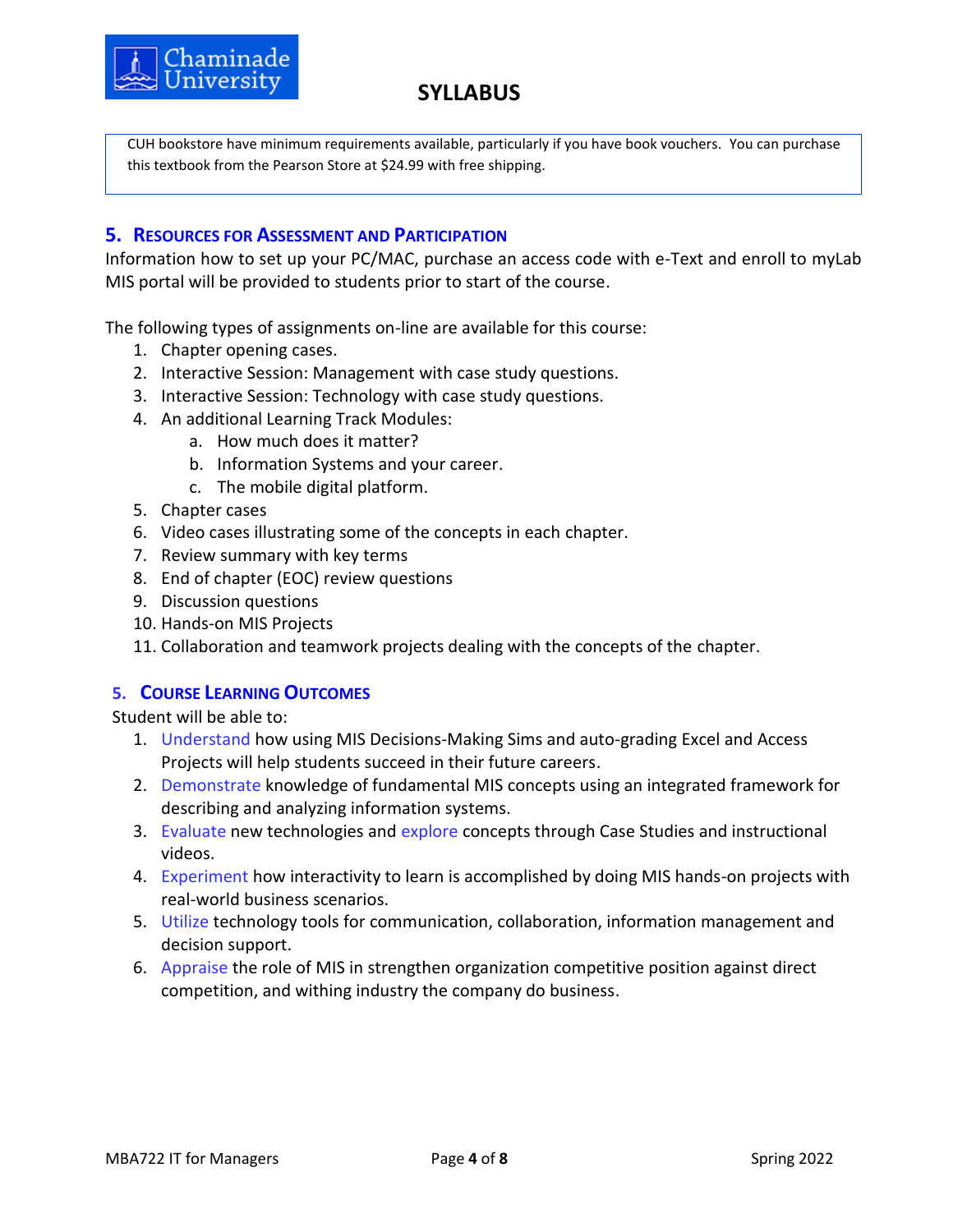

## **6. MARIANIST VALUES**

An education in the *Marianist Tradition* is marked by five principles. This is an opportunity possible to reflect upon the role of these characteristics in the MBA education and development: **2**

## **1. Educate for formation in faith.**

*"As higher educational institutions, Marianist universities have kept, along with education in the disciplines, a commitment to the development of the whole person, which includes the dimension of religious faith and its personal appropriation and practice."*

## **2. Provide an integral quality education.**

*"In the Marianist approach to education, "excellence" includes the whole person, not just the technician or rhetorician. It also includes people with their curricular and extra-curricular experiences, their intellectual and spiritual development, understood and supported best in and through community."*

### **3. Educate in family spirit.**

*"Marianist educational experience fosters the development of a community characterized by a sense of family spirit that accepts each person with loving respect and draws everyone in the university into the challenge of building community. Community support for scholarship, friendship among faculty, staff and students, and participation in university governance characterize the Marianist University."*

## **4. Educate for service, justice, and peace.**

*"The Marianist approach to higher education is deeply committed to the common good. The intellectual life itself is undertaken as a form of service in the interest of justice and peace, and the university curriculum is designed to connect the classroom with the wider world. In addition, Marianist universities extend a special concern for the poor and marginalized and promote the dignity, rights, and responsibilities of all peoples."*

### **5. Educate for adaptation and change.**

*"In the midst of rapid social and technological change, Marianist universities readily adapt and change their methods and structures so that the wisdom of their educational philosophy and spirituality may be transmitted even more fully."*

## **7. NATIVE HAWAIIAN VALUES**

Education is an integral value in both Marianist and Native Hawaiian culture. Both recognize the transformative effect of a well-rounded, value-centered education on society, particularly in seeking justice for the marginalized, the forgotten, and the oppressed, always with an eye toward God (Ke Akua). This is reflected in the 'Olelo No'eau (Hawaiian proverbs) and Marianist core beliefs:

**<sup>2</sup>** Characteristics of Marinist Universities: Chaminade University of Honolulu, St. Mary's University, University of Dayton, A Resource Paper, published in 1999, Republished in 2006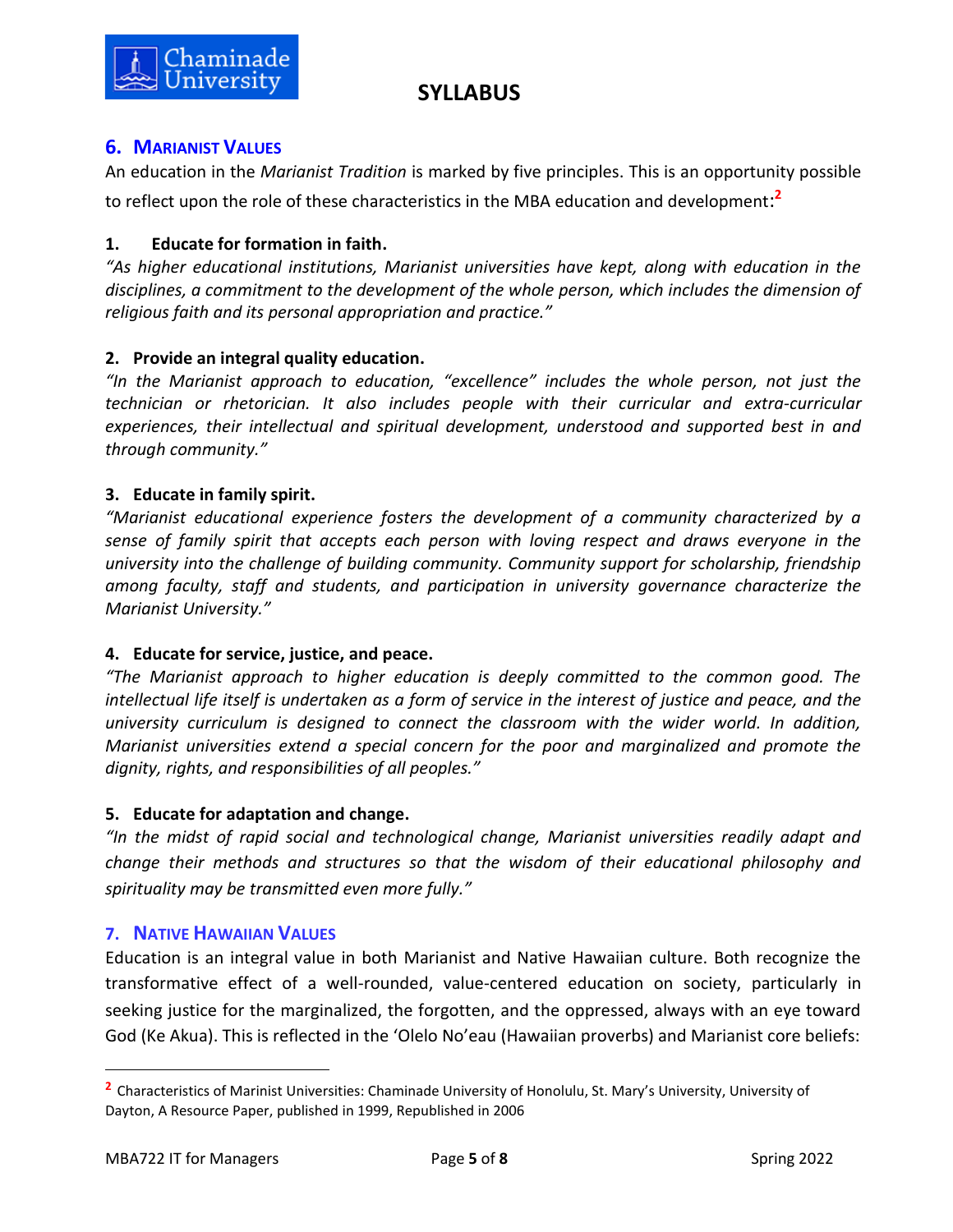

- 1. Educate for Formation in Faith (Mana) E ola au i ke akua (ʻŌlelo Noʻeau 364) May I live by God.
- 2. Provide an Integral, Quality Education (Na'auao) Lawe i ka maʻalea a kūʻonoʻono (ʻŌlelo Noʻeau 1957) Acquire skill and make it deep.
- 3. Educate in Family Spirit ('Ohana) ʻIke aku, ʻike mai, kōkua aku kōkua mai; pela iho la ka nohana ʻohana ('Ōlelo Noʻeau 1200) Recognize others, be recognized, help others, be helped; such is a family relationship.
- 4. Educate for Service, Justice, and Peace (Aloha) Ka lama kū o ka noʻeau (ʻŌlelo Noʻeau 1430) Education is the standing torch of wisdom.
- 5. Educate for Adaptation and Change (Aina) ʻAʻohe pau ka 'ike i ka hālau hoʻokahi (ʻŌlelo Noʻeau 203) All knowledge is not taught in the same school.

## **8. TITLE IX COMPLIANCE**

Chaminade University of Honolulu recognizes the inherent dignity of all individuals and promotes respect for all people. Sexual misconduct, physical and/or psychological abuse will NOT be tolerated at CUH. If you have been the victim of sexual misconduct, physical and/or psychological abuse, we encourage you to report this matter promptly. As a faculty member, I am interested in promoting a safe and healthy environment, and should I learn of any sexual misconduct, physical and/or psychological abuse, I must report the matter to the Title IX Coordinator. If you or someone you know has been harassed or assaulted, you can find the appropriate resources by visiting Campus Ministry, the Dean of Students Office, the Counseling Center, or the Office for Compliance and Personnel Services.

## **9. ASSESSMENT AND GRADING**

### *Late assignments*

Student is responsible to contact instructor how to make-up past due assignments. Student must notify the instructor before any posted due date if student is unable to work on the exam.

Final grade for the MBA722 course will be calculated as a weighted average of all assignments. Assignments will be posted on the **myLab MIS portal** and entered into CUH Grading System. A weekly COMMUNICATION email will be sent to students to inform about week agenda. Assignments on [myLab MIS](http://www.myitlab.com/) portal **must be** completed within the same week as assigned and can be improved with 2 weeks if student desire to obtain better grades. A request to make-up exams will be allowed only with prior approval from the instructor. You must request the make-up date before the scheduled examination date. Contact me, at any time for an estimate of your current grade.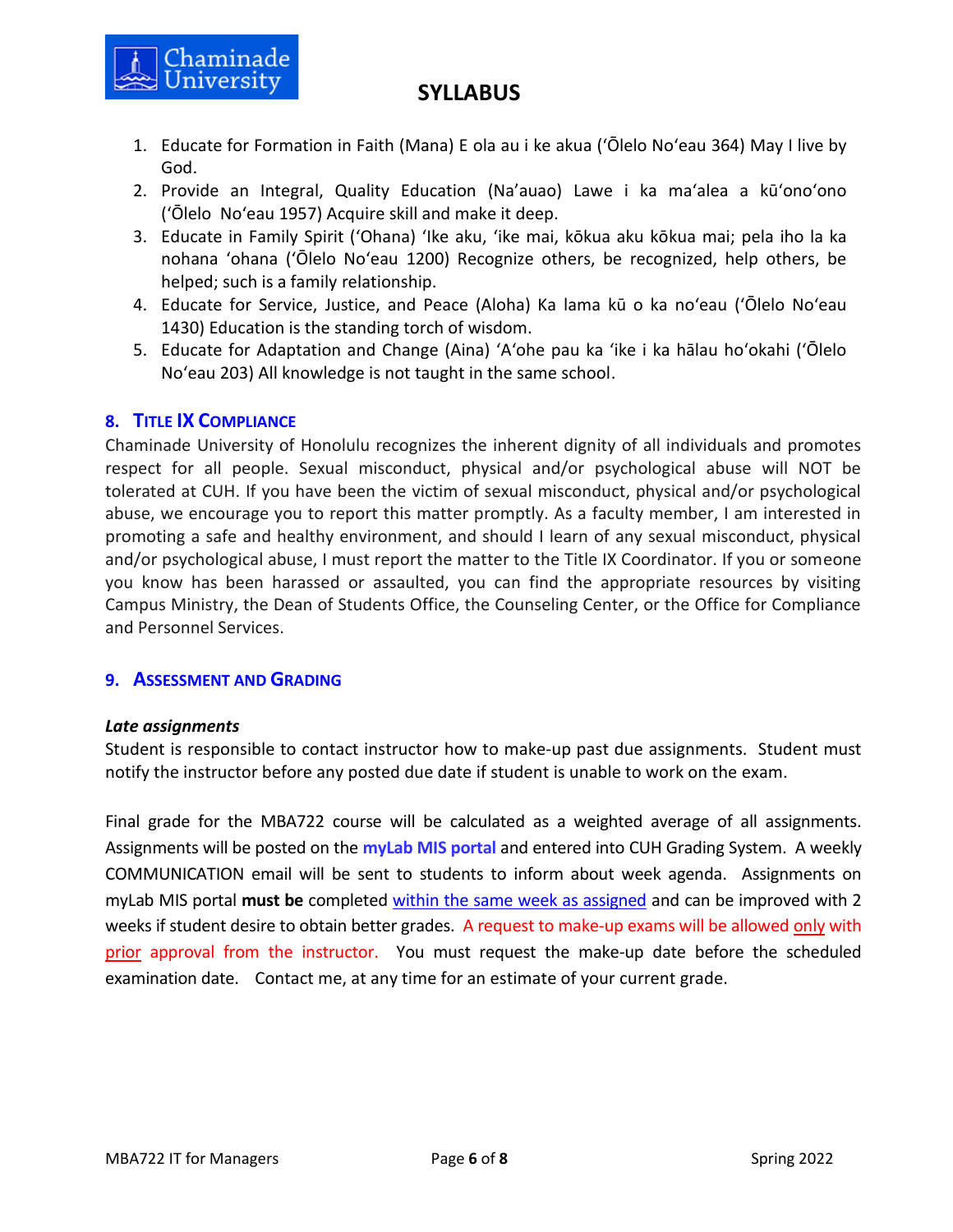

| <b>GRADING YOUR ACCOMPLISHMENTS:</b>         | <b>GRADE SCALE:</b> |
|----------------------------------------------|---------------------|
| Grading is based on the myLab MIS formula    | $A = 90\% - 100\%$  |
| using weighted averages for various types of | $B = 80\% - 89\%$   |
| assignments.                                 | $C = 70\% - 79\%$   |

Letter grades are given in all courses except those conducted on a credit/no credit basis. Grades are calculated from the student's assignments, class participation, quizzes, tests, term papers, reports, and exams. They are interpreted as follows:

- $\overrightarrow{A}$  Outstanding scholarship and an unusual degree of intellectual initiative
- $\overrightarrow{B}$   $\rightarrow$  Superior work done in a consistent and intellectual manner.
- $C \rightarrow$  Average grade indicating a competent grasp of subject matter.

Learning is a continuous process. We learn every day by observing, solving problems, making mistakes and not to repeat them again. Student responsibility is discovering your own style of learning. Educators' responsibility is to crate learning environment that student can discover, learn, apply, and flourish.

### **10. COURSE GROUND RULES**

### *Attendance policy*

Attendance Policy does not apply to online eLearning courses. Students follow schedule developed for the 10 weeks program of this course. Following scheduled assignments on myLab MIS calendar is expected. This course resides on Pearson myLab MIS portal and follows a cycle which starts on the current Monday through the following Monday, before 11:59 PM HST.

### *Academic Honesty*

Students are responsible for promoting academic honesty at Chaminade by not participating in any act of dishonesty. Academic dishonesty may include theft of records or examinations, alteration of grades, and plagiarism. Questions of academic dishonesty in a particular class are first reviewed by the instructor who must make a report with recommendations to the Business School Dean.

### *Syllabus Modification*

This syllabus is only a plan. The instructor may modify the plan during the course. The requirements of the course may be altered from those appearing in the syllabus. Further, the plan contains criteria by which the student's progress and performance in the course will be measured. These criteria may also be changed, and students will be notified.

### *Guidelines for Communication*

Email: Use your Chaminade email account or email that you check often. Always include a subject line.